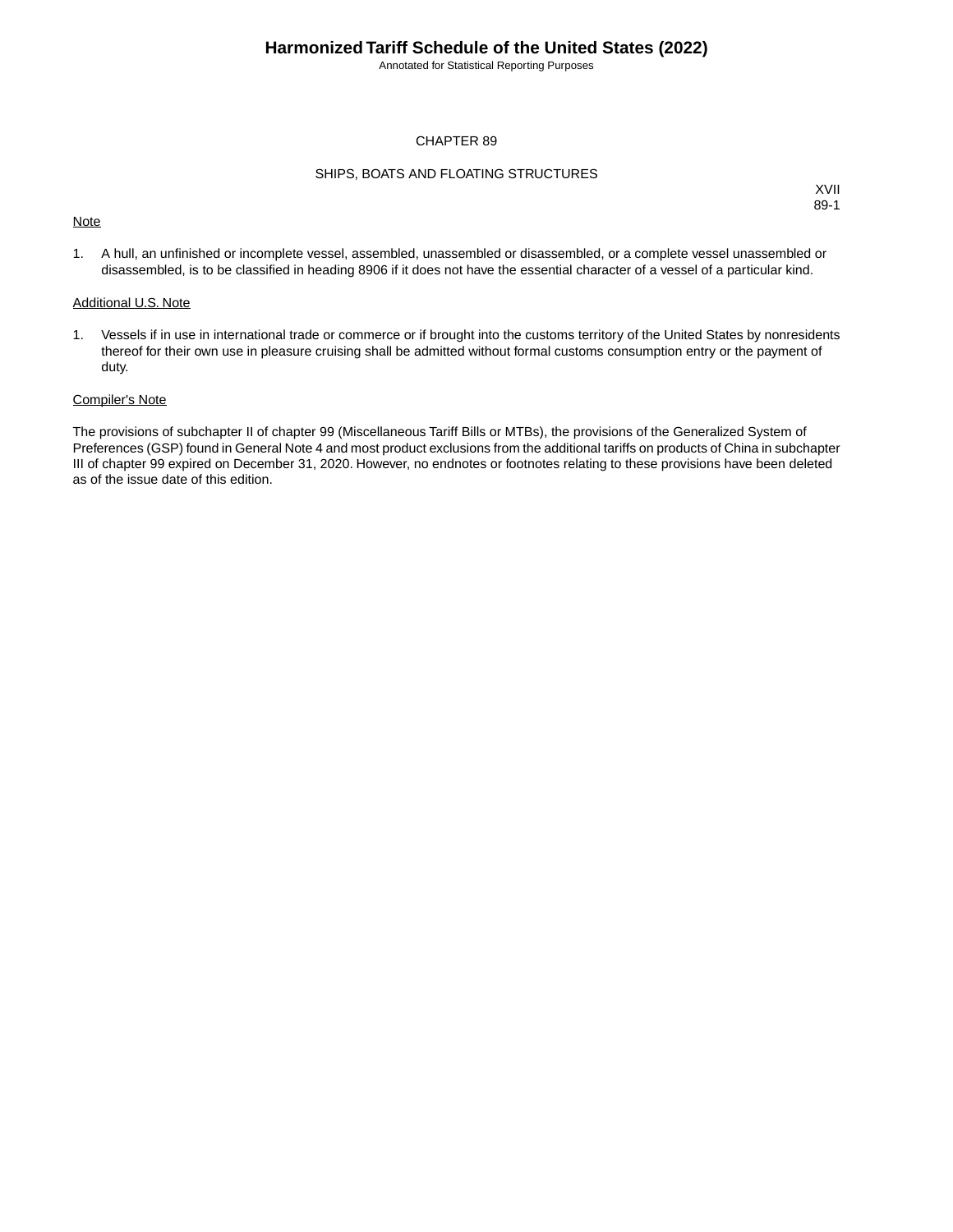Annotated for Statistical Reporting Purposes

| Heading/              | Stat.       |                                                                                                                                                                                                                                                      | Unit                  |                       | Rates of Duty                                                                  |                |
|-----------------------|-------------|------------------------------------------------------------------------------------------------------------------------------------------------------------------------------------------------------------------------------------------------------|-----------------------|-----------------------|--------------------------------------------------------------------------------|----------------|
| Subheading            | Suf-<br>fix | <b>Article Description</b>                                                                                                                                                                                                                           | of<br>Quantity        | General               | 1<br>Special                                                                   | $\overline{2}$ |
| 8901<br>8901.10.00 00 |             | Cruise ships, excursion boats, ferry boats, cargo ships, barges<br>and similar vessels for the transport of persons or goods:<br>Cruise ships, excursion boats and similar vessels<br>principally designed for the transport of persons; ferry boats | No Free <sup>1/</sup> |                       |                                                                                | Free           |
| 8901.20.00 00         |             |                                                                                                                                                                                                                                                      | No Free <sup>1/</sup> |                       |                                                                                | Free           |
| 8901.30.00 00         |             | Refrigerated vessels, other than those of subheading                                                                                                                                                                                                 | No Free <sup>2/</sup> |                       |                                                                                | Free           |
| 8901.90.00 00         |             | Other vessels for the transport of goods and other vessels<br>for the transport of both persons and goods                                                                                                                                            | No Free <sup>1/</sup> |                       |                                                                                | Free           |
|                       |             | 8902.00.00   00   Fishing vessels; factory ships and other vessels for processing                                                                                                                                                                    | No Free <sup>1/</sup> |                       |                                                                                | Free           |
| 8903                  |             | Yachts and other vessels for pleasure or sports; row boats and<br>canoes:<br>Inflatable (including rigid hull inflatable) boats:                                                                                                                     |                       |                       |                                                                                |                |
| 8903.11.00            |             | Fitted or designed to be fitted with a motor, unladen<br>(net) weight (excluding the motor) not exceeding 100                                                                                                                                        |                       |                       |                                                                                |                |
|                       |             |                                                                                                                                                                                                                                                      |                       | $2.4\%$ <sup>3/</sup> | Free (A*, AU, BH,<br>CL, CO, D, E, IL,<br>JO, KR, MA, OM,<br>P, PA, PE, S, SG) | 25%            |
|                       | 15          | Valued over \$500:                                                                                                                                                                                                                                   |                       |                       |                                                                                |                |
|                       | 20<br>60    |                                                                                                                                                                                                                                                      |                       |                       |                                                                                |                |
| 8903.12.00            |             | Not designed for use with a motor and unladen (net)                                                                                                                                                                                                  |                       |                       |                                                                                |                |
|                       |             |                                                                                                                                                                                                                                                      |                       |                       | Free (A*, AU, BH,<br>CL, CO, D, E, IL,<br>JO, KR, MA, OM,<br>P, PA, PE, S, SG) | 25%            |
|                       | 15          | Valued over \$500:                                                                                                                                                                                                                                   |                       |                       |                                                                                |                |
|                       | 20<br>60    |                                                                                                                                                                                                                                                      | I No.                 |                       |                                                                                |                |
| 8903.19.00            | 00          |                                                                                                                                                                                                                                                      | No 2.4% <sup>3/</sup> |                       | Free (A*, AU, BH,<br>CL, CO, D, E, IL,<br>JO, KR, MA, OM,<br>P, PA, PE, S, SG) | 25%            |
|                       |             |                                                                                                                                                                                                                                                      |                       |                       |                                                                                |                |
|                       |             |                                                                                                                                                                                                                                                      |                       |                       |                                                                                |                |
|                       |             |                                                                                                                                                                                                                                                      |                       |                       |                                                                                |                |
|                       |             |                                                                                                                                                                                                                                                      |                       |                       |                                                                                |                |
|                       |             |                                                                                                                                                                                                                                                      |                       |                       |                                                                                |                |
|                       |             |                                                                                                                                                                                                                                                      |                       |                       |                                                                                |                |
|                       |             |                                                                                                                                                                                                                                                      |                       |                       |                                                                                |                |
|                       |             |                                                                                                                                                                                                                                                      |                       |                       |                                                                                |                |
|                       |             |                                                                                                                                                                                                                                                      |                       |                       |                                                                                |                |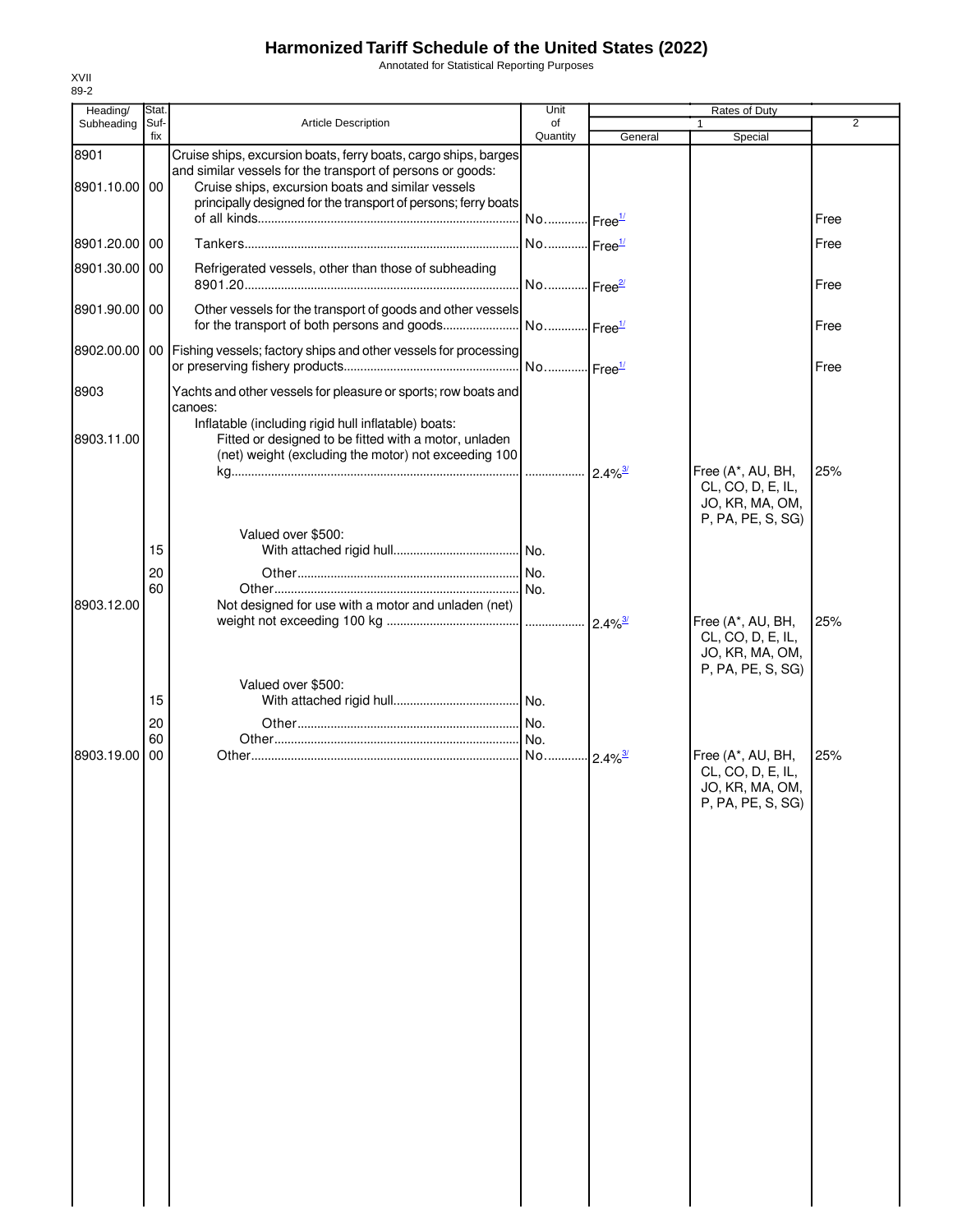Annotated for Statistical Reporting Purposes

| Heading/    | Stat.       |                                                                                                                                                 | Unit           |                       | <b>Rates of Duty</b>                                                              |                |
|-------------|-------------|-------------------------------------------------------------------------------------------------------------------------------------------------|----------------|-----------------------|-----------------------------------------------------------------------------------|----------------|
| Subheading  | Suf-<br>fix | Article Description                                                                                                                             | of<br>Quantity | General               | 1<br>Special                                                                      | $\overline{2}$ |
| 8903 (con.) |             | Yachts and other vessels for pleasure or sports; row boats and<br>canoes: (con.)<br>Sailboats, other than inflatable, with or without auxiliary |                |                       |                                                                                   |                |
| 8903.21.00  |             | motor:                                                                                                                                          |                |                       | Free (A, AU, BH, CL, 30%<br>CO, D, E, IL, JO,<br>KR, MA, OM, P,                   |                |
|             | 10          |                                                                                                                                                 |                |                       | PA, PE, S, SG)                                                                    |                |
|             | 30          | Other:                                                                                                                                          |                |                       |                                                                                   |                |
|             | 35          | Of a length exceeding 4 m but not exceeding                                                                                                     |                |                       |                                                                                   |                |
| 8903.22.00  | 40          | Of a length exceeding 6.5 m but not exceeding<br>Of a length exceeding 7.5 m but not exceeding 24                                               |                |                       |                                                                                   |                |
|             |             |                                                                                                                                                 |                | $1.5\%$ <sup>3/</sup> | Free (A, AU, BH, CL, 30%<br>CO, D, E, IL, JO,<br>KR, MA, OM, P,<br>PA, PE, S, SG) |                |
|             | 15          | With auxiliary motor:<br>Of a length exceeding 7.5 m but not exceeding                                                                          |                |                       |                                                                                   |                |
|             | 20          | Other:                                                                                                                                          |                |                       |                                                                                   |                |
|             | 25          | Of a length exceeding 7.5 m but not exceeding                                                                                                   |                |                       |                                                                                   |                |
| 8903.23.00  | 60          |                                                                                                                                                 |                | $1.5\%$ <sup>3/</sup> | Free (A, AU, BH, CL, 30%<br>CO, D, E, IL, JO,<br>KR, MA, OM, P,                   |                |
|             | 15          |                                                                                                                                                 |                |                       | PA, PE, S, SG)                                                                    |                |
|             | 20          |                                                                                                                                                 |                |                       |                                                                                   |                |
|             |             |                                                                                                                                                 |                |                       |                                                                                   |                |
|             |             |                                                                                                                                                 |                |                       |                                                                                   |                |
|             |             |                                                                                                                                                 |                |                       |                                                                                   |                |
|             |             |                                                                                                                                                 |                |                       |                                                                                   |                |
|             |             |                                                                                                                                                 |                |                       |                                                                                   |                |
|             |             |                                                                                                                                                 |                |                       |                                                                                   |                |
|             |             |                                                                                                                                                 |                |                       |                                                                                   |                |
|             |             |                                                                                                                                                 |                |                       |                                                                                   |                |
|             |             |                                                                                                                                                 |                |                       |                                                                                   |                |
|             |             |                                                                                                                                                 |                |                       |                                                                                   |                |
|             |             |                                                                                                                                                 |                |                       |                                                                                   |                |
|             |             |                                                                                                                                                 |                |                       |                                                                                   |                |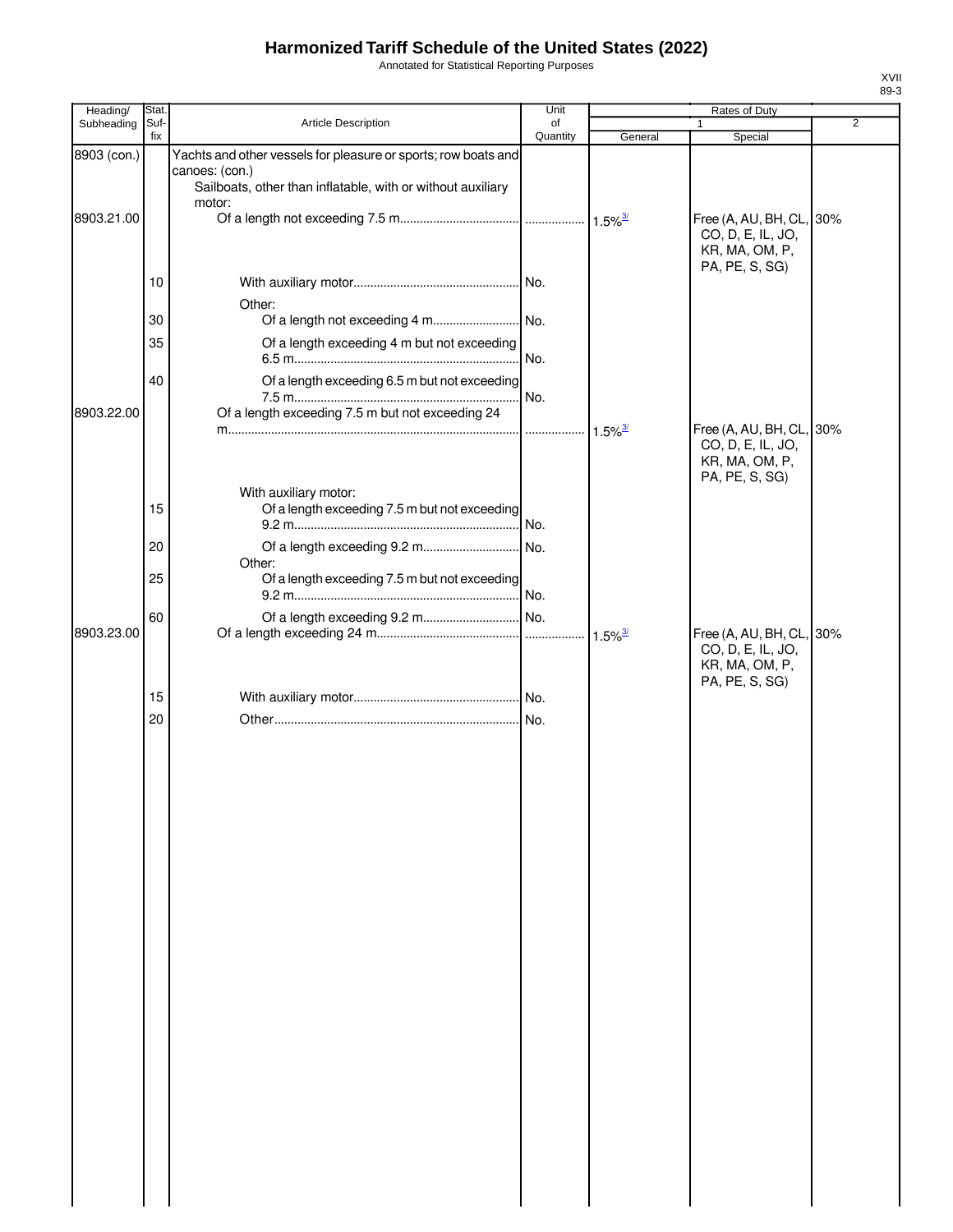Annotated for Statistical Reporting Purposes

| Heading/    | Stat.    |                                                                                  | Unit     |                       | Rates of Duty                                                                  |     |
|-------------|----------|----------------------------------------------------------------------------------|----------|-----------------------|--------------------------------------------------------------------------------|-----|
| Subheading  | Suf-     | Article Description                                                              | of       |                       |                                                                                | 2   |
|             | fix      |                                                                                  | Quantity | General               | Special                                                                        |     |
| 8903 (con.) |          | Yachts and other vessels for pleasure or sports; row boats and<br>canoes: (con.) |          |                       |                                                                                |     |
|             |          | Motorboats, other than inflatable, not including outboard<br>motorboats:         |          |                       |                                                                                |     |
| 8903.31.00  |          |                                                                                  |          |                       | Free (A*, AU, BH,<br>CL, CO, D, E, IL,<br>JO, KR, MA, OM,                      | 30% |
|             | 15       | Inboard/outdrive:                                                                |          |                       | P, PA, PE, S, SG)                                                              |     |
|             | 20<br>25 |                                                                                  |          |                       |                                                                                |     |
| 8903.32.00  |          | Of a length exceeding 7.5 m but not exceeding 24                                 |          | $1.5\%$ <sup>3/</sup> | Free (A*, AU, BH,                                                              | 30% |
|             |          |                                                                                  |          |                       | CL, CO, D, E, IL,<br>JO, KR, MA, OM,<br>P, PA, PE, S, SG)                      |     |
|             | 15       | Inboard/outdrive:                                                                |          |                       |                                                                                |     |
|             | 20       |                                                                                  |          |                       |                                                                                |     |
|             | 25       |                                                                                  |          |                       |                                                                                |     |
| 8903.33.00  |          |                                                                                  |          |                       | Free (A*, AU, BH,<br>CL, CO, D, E, IL,<br>JO, KR, MA, OM,<br>P, PA, PE, S, SG) | 30% |
|             | 15       | Inboard/outdrive:                                                                |          |                       |                                                                                |     |
|             | 20       |                                                                                  |          |                       |                                                                                |     |
|             | 25       |                                                                                  |          |                       |                                                                                |     |
|             |          |                                                                                  |          |                       |                                                                                |     |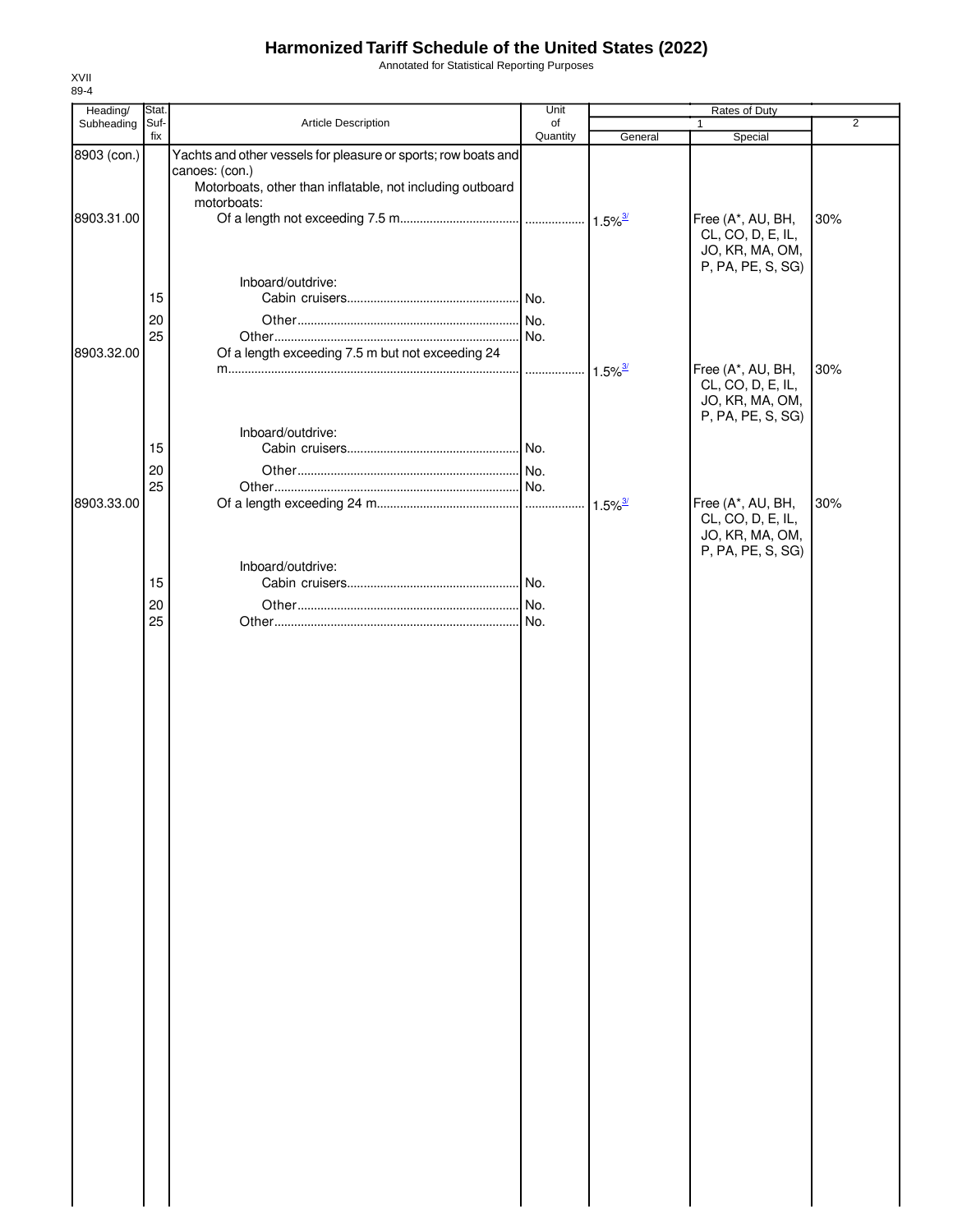Annotated for Statistical Reporting Purposes

| Heading/      | Stat.       |                                                                                                                                                        | Unit                  |                     | Rates of Duty                                                                  |                |
|---------------|-------------|--------------------------------------------------------------------------------------------------------------------------------------------------------|-----------------------|---------------------|--------------------------------------------------------------------------------|----------------|
| Subheading    | Suf-<br>fix | Article Description                                                                                                                                    | of<br>Quantity        | General             | Special                                                                        | $\overline{2}$ |
| 8903 (con.)   |             | Yachts and other vessels for pleasure or sports; row boats and<br>canoes: (con.)                                                                       |                       |                     |                                                                                |                |
| 8903.93       |             | Other:<br>Of a length not exceeding 7.5 m:<br>Row boats and canoes which are not of a type<br>designed to be principally used with motors or<br>sails: |                       |                     |                                                                                |                |
| 8903.93.05    | 00          |                                                                                                                                                        | No Free <sup>3/</sup> |                     |                                                                                | 35%            |
| 8903.93.15 00 |             |                                                                                                                                                        |                       |                     | Free (A*, AU, BH,<br>CL, CO, D, E, IL,<br>JO, KR, MA, OM,<br>P, PA, PE, S, SG) | 45%            |
| 8903.93.20    |             |                                                                                                                                                        |                       |                     | Free (A*, AU, BH,<br>CL, CO, D, E, IL,<br>JO, KR, MA, OM,<br>P, PA, PE, S, SG) | 30%            |
|               |             | With hulls of metal:                                                                                                                                   |                       |                     |                                                                                |                |
|               | 15          |                                                                                                                                                        |                       |                     |                                                                                |                |
|               | 30          | With hulls of reinforced plastics:                                                                                                                     |                       |                     |                                                                                |                |
|               | 45          |                                                                                                                                                        |                       |                     |                                                                                |                |
|               | 60          |                                                                                                                                                        |                       |                     |                                                                                |                |
|               | 75          |                                                                                                                                                        |                       |                     |                                                                                |                |
| 8903.93.90    | 00          |                                                                                                                                                        |                       | $1\%$ <sup>3/</sup> | Free (A*, AU, BH,<br>CL, CO, D, E, IL,<br>JO, KR, MA, OM,<br>P, PA, PE, S, SG) | 30%            |
| 8903.99       |             | Other:<br>Row boats and canoes which are not of a type<br>designed to be principally used with motors or<br>sails:                                     |                       |                     |                                                                                |                |
| 8903.99.06 00 |             |                                                                                                                                                        |                       |                     |                                                                                | 35%            |
| 8903.99.16 00 |             |                                                                                                                                                        | No 2.7% <sup>3/</sup> |                     | Free (A*, AU, BH,<br>CL, CO, D, E, IL,<br>JO, KR, MA, OM,<br>P, PA, PE, S, SG) | 45%            |
| 8903.99.21    |             |                                                                                                                                                        |                       | $1\%^{\frac{3}{2}}$ | Free (A*, AU, BH,<br>CL, CO, D, E, IL,<br>JO, KR, MA, OM,<br>P, PA, PE, S, SG) | 30%            |
|               | 10          |                                                                                                                                                        |                       |                     |                                                                                |                |
|               | 20          |                                                                                                                                                        |                       |                     |                                                                                |                |
|               | 90          |                                                                                                                                                        |                       |                     |                                                                                |                |
| 8903.99.91    | 00          |                                                                                                                                                        |                       | $1\%$ <sup>3/</sup> | Free (A*, AU, BH,<br>CL, CO, D, E, IL,<br>JO, KR, MA, OM,<br>P, PA, PE, S, SG) | 30%            |
|               |             |                                                                                                                                                        |                       |                     |                                                                                | Free           |
|               |             |                                                                                                                                                        |                       |                     |                                                                                |                |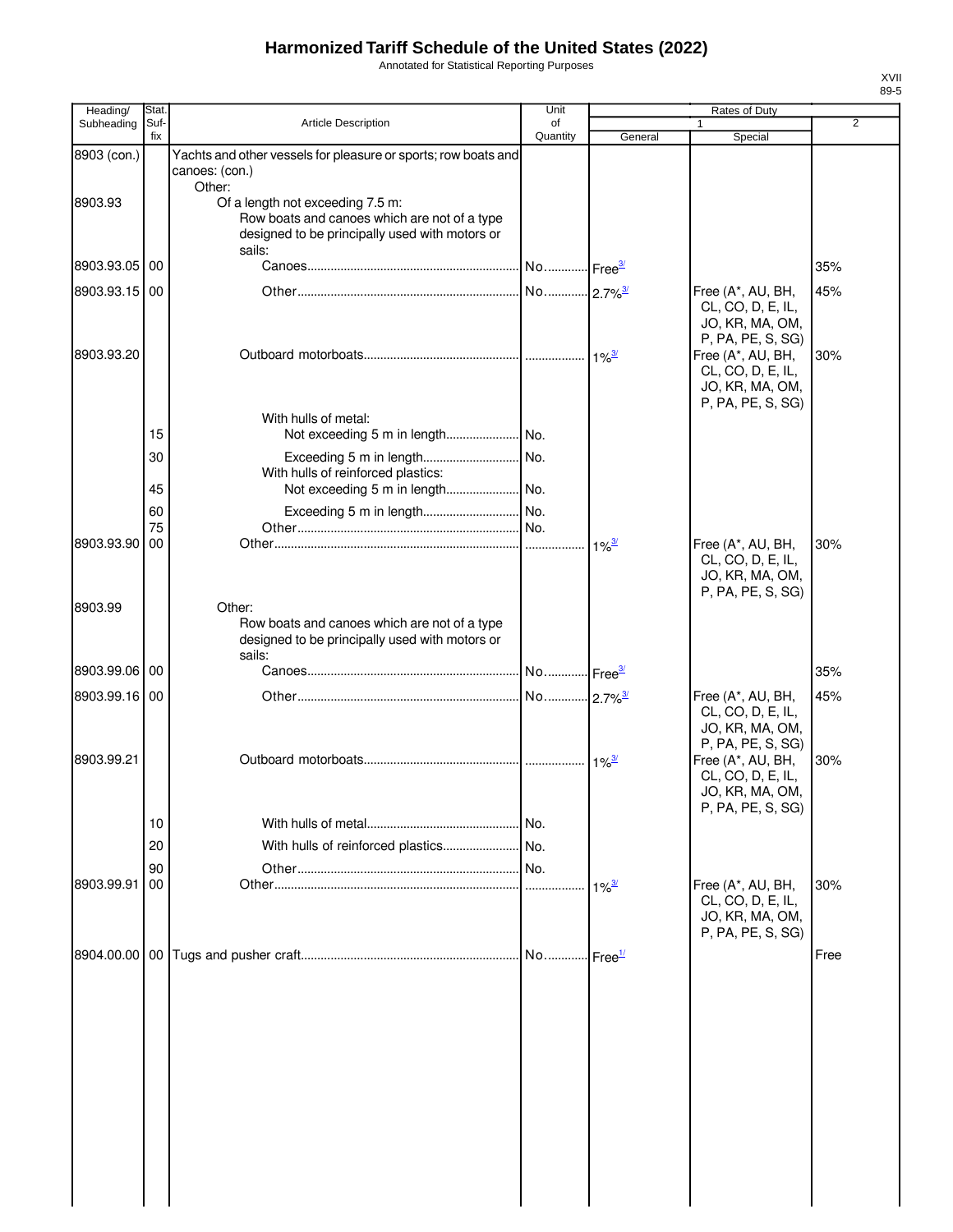Annotated for Statistical Reporting Purposes

| Heading/      | Stat.       |                                                                                                                                                                                                                             | Unit           |         | Rates of Duty |                |
|---------------|-------------|-----------------------------------------------------------------------------------------------------------------------------------------------------------------------------------------------------------------------------|----------------|---------|---------------|----------------|
| Subheading    | Suf-<br>fix | Article Description                                                                                                                                                                                                         | of<br>Quantity | General | 1<br>Special  | $\overline{2}$ |
| 8905          |             | Light-vessels, fire-floats, dredgers, floating cranes, and other<br>vessels the navigability of which is subsidiary to their main<br>function; floating docks; floating or submersible drilling or<br>production platforms: |                |         |               |                |
| 8905.10.00 00 |             |                                                                                                                                                                                                                             |                |         |               | Free           |
| 8905.20.00 00 |             | Floating or submersible drilling or production platforms   t   Free <sup>1/</sup>                                                                                                                                           | No.            |         |               | Free           |
| 8905.90       |             | Other:                                                                                                                                                                                                                      |                |         |               |                |
| 8905.90.10 00 |             |                                                                                                                                                                                                                             | No.            |         |               | 35%            |
| 8905.90.50 00 |             |                                                                                                                                                                                                                             |                |         |               | Free           |
| 8906          |             | Other vessels, including warships and lifeboats other than row<br>boats:                                                                                                                                                    |                |         |               |                |
| 8906.10.00 00 |             |                                                                                                                                                                                                                             |                |         |               | Free           |
| 8906.90.00    |             |                                                                                                                                                                                                                             |                |         |               | Free           |
|               | 10          |                                                                                                                                                                                                                             | No.            |         |               |                |
|               | 90          |                                                                                                                                                                                                                             |                |         |               |                |
| 8907          |             | Other floating structures (for example, rafts, tanks, cofferdams,                                                                                                                                                           |                |         |               |                |
|               |             | landing-stages, buoys and beacons):                                                                                                                                                                                         |                |         |               |                |
| 8907.10.00 00 |             |                                                                                                                                                                                                                             |                |         |               | 45%            |
| 8907.90.00    |             |                                                                                                                                                                                                                             |                |         |               | 45%            |
|               | 30          |                                                                                                                                                                                                                             |                |         |               |                |
|               | 60          |                                                                                                                                                                                                                             |                |         |               |                |
|               | 90          |                                                                                                                                                                                                                             |                |         |               |                |
|               |             | 8908.00.00   00   Vessels and other floating structures for breaking up                                                                                                                                                     |                |         |               | Free           |
|               |             |                                                                                                                                                                                                                             |                |         |               |                |
|               |             |                                                                                                                                                                                                                             |                |         |               |                |
|               |             |                                                                                                                                                                                                                             |                |         |               |                |
|               |             |                                                                                                                                                                                                                             |                |         |               |                |
|               |             |                                                                                                                                                                                                                             |                |         |               |                |
|               |             |                                                                                                                                                                                                                             |                |         |               |                |
|               |             |                                                                                                                                                                                                                             |                |         |               |                |
|               |             |                                                                                                                                                                                                                             |                |         |               |                |
|               |             |                                                                                                                                                                                                                             |                |         |               |                |
|               |             |                                                                                                                                                                                                                             |                |         |               |                |
|               |             |                                                                                                                                                                                                                             |                |         |               |                |
|               |             |                                                                                                                                                                                                                             |                |         |               |                |
|               |             |                                                                                                                                                                                                                             |                |         |               |                |
|               |             |                                                                                                                                                                                                                             |                |         |               |                |
|               |             |                                                                                                                                                                                                                             |                |         |               |                |
|               |             |                                                                                                                                                                                                                             |                |         |               |                |
|               |             |                                                                                                                                                                                                                             |                |         |               |                |
|               |             |                                                                                                                                                                                                                             |                |         |               |                |
|               |             |                                                                                                                                                                                                                             |                |         |               |                |
|               |             |                                                                                                                                                                                                                             |                |         |               |                |
|               |             |                                                                                                                                                                                                                             |                |         |               |                |
|               |             |                                                                                                                                                                                                                             |                |         |               |                |
|               |             |                                                                                                                                                                                                                             |                |         |               |                |
|               |             |                                                                                                                                                                                                                             |                |         |               |                |